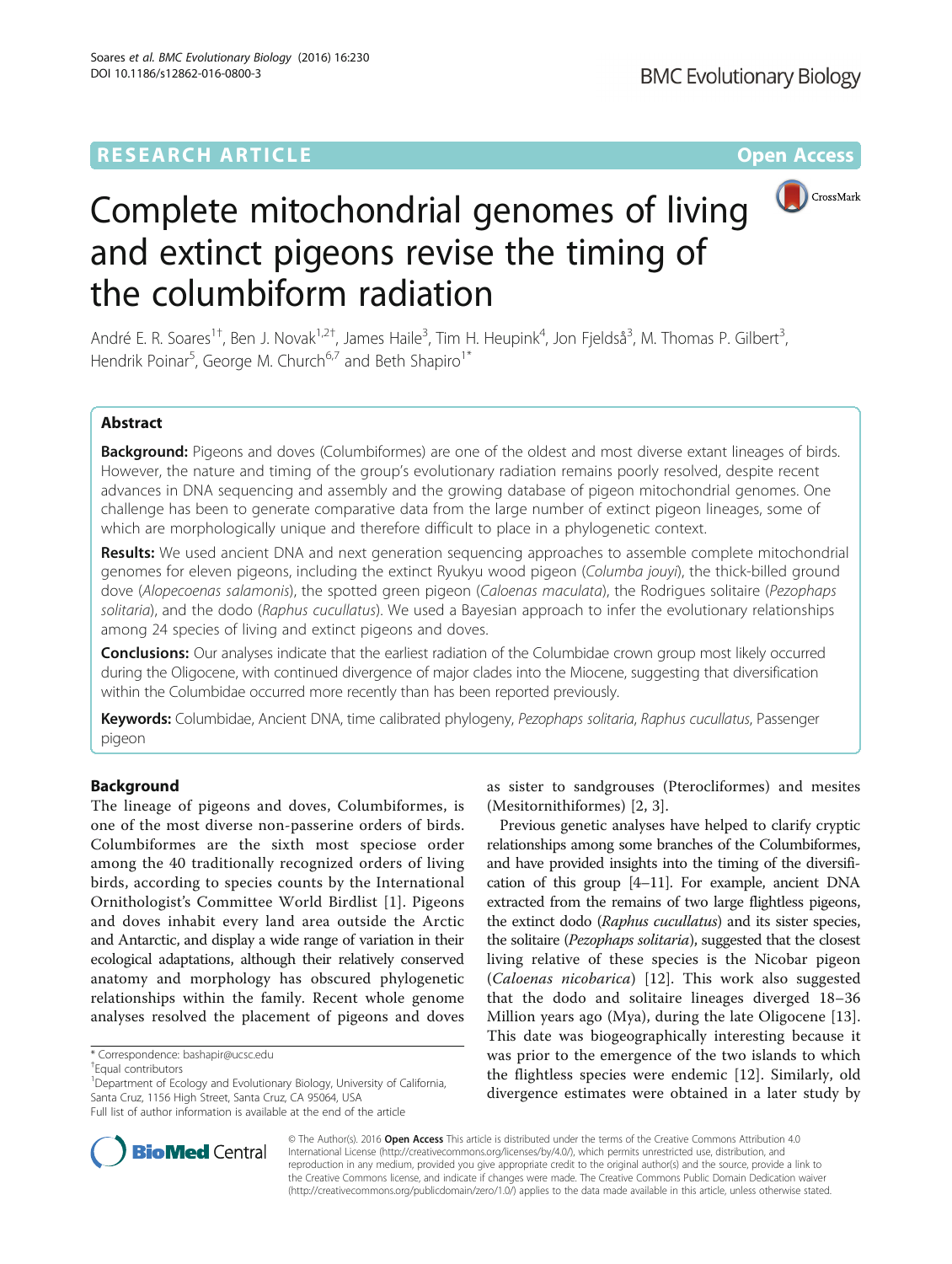Pereira et al. [[5\]](#page-6-0), who used a more taxonomically comprehensive phylogeny of both mitochondrial and nuclear DNA to infer that the dodo and solitaire diverged from the Caloenas lineage 33.5–50 Mya and from each other 15–30 Mya. This study also concluded that the entire columbiform lineage probably originated during the Cretaceous, and that the main period of diversification among columbiformes occurred at the Paleocene/ Eocene boundary [[5\]](#page-6-0).

Here, we revisit the timing of the origin of and diversification within the columbiformes using a data set of complete mitochondrial genomes from a taxonomically broad selection of pigeons and doves. We assemble complete mitochondrial genomes from eleven pigeon species and from the yellow-throated sandgrouse, Pterocles gutturalis. Our new genomes include those of the extinct Ryukyu wood pigeon (Columba jouyi), the extremely rare thickbilled ground dove (Alopecoenas salamonis), which is known from only two specimens [\[14, 15\]](#page-6-0), the spotted green pigeon (Caloenas maculata), which is also known as Liverpool pigeon and is represented by only one surviving museum specimen [\[16](#page-6-0)], the Rodrigues solitaire (Pezophaps solitaria), and the dodo (Raphus cucullatus). Using these newly assembled mitochondrial genomes and available published mitochondrial genomes, we estimate a phylogeny to infer the major evolutionary relationships among the pigeons and doves using both a Bayesian and maximum likelihood approach. Further, we use a molecular clock approach, calibrated using whole-genome data [[2, 3](#page-6-0)], to infer the timing of divergence between Columbiformes, Pterocliformes, and the Galloansera.

## Results and discussion

#### A new phylogeny for pigeons and doves

Both the ML and Bayesian approaches to inferring a mitochondrial phylogeny result in the same overall topology, with strong statistical support for most nodes (Fig. [1\)](#page-2-0). The phylogeny supports two major clades, an Indo-Pacific clade (Fig. [1,](#page-2-0) yellow), and a Holarctic clade (Fig. [1](#page-2-0), blue) that also includes New World pigeons. This or similar structure has been observed previously in more taxonomically focused data sets [[5, 17, 18](#page-6-0)].

Within the Indo-Pacific clade, our results corroborate several previously supported relationships. Similarly to Jønsson et al. [[4\]](#page-6-0) and Moyle et al. [\[9](#page-6-0)], we find that Alopecoenas is more closely related to the Zebra dove (Geopelia striata) than it is to the Luzon bleeding-heart dove (Gallicolumba luzonica). Our results also support the previously identified close relationship between the dodo (Raphus cucullatus), solitaire (Pezophaps solitaria), and Nicobar pigeon (Caloenas nicobarica) [[13](#page-6-0)], and the sister relationship between the Nicobar pigeon and the spotted green pigeon (Caloenas maculata) [\[16](#page-6-0)]. We also find that this group is sister to the crowned pigeons

Goura, supporting the result of Shapiro et al. [[13](#page-6-0)], but in contrast to Pereira et al. [\[5\]](#page-6-0), who placed the Caloenas/ Raphus lineage within the Didunculinae clade.

Also within the Indo-Pacific clade, our results suggest that the genus Otidiphaps, instead of belonging to the Didunculinae clade, is sister to the highly diverse fruit pigeon clade [[8\]](#page-6-0), which is represented in our phylogeny by Hemiphaga. Further investigation that includes other species that have been suggested to be closely related to these genera, such as the thick-billed ground pigeon (Trugon terrestris) [[5\]](#page-6-0), will help to further disentangle these evolutionary relationships.

Within the Holarctic and New World clade, we identify a strongly supported subclade that includes the genera Leptotila, Zenaida and Geotrygon. These species occur from North to South America and diverged from each other during the early Miocene. The close relationship between Zenaida and Leptotila conflicts with previous results [\[19](#page-6-0)] that placed the white-tipped dove, Leptotila verreauxi, closer to the violaceous quail-dove, Geotrygon violacea, than to Zenaida. The difference between our and previous phylogenies may be attributable to including the mourning dove, Zenaida macroura, in our analysis. The Leptotila/Zenaida/Geotrygon clade has strong support in the Bayesian analysis, but weak support in the Maximum Likelihood tree, highlighting the challenge of inferring and interpreting phylogenetic relationships from taxonomically limited data sets.

## Inferring the timing of diversification within pigeons and doves

The combination of recent genome-scale analyses of avian evolution [\[2\]](#page-6-0) and our new data set of complete mitochondrial genomes provides an opportunity to recalibrate the timing of the origin of and radiation within the Columbiformes. When inferring time-calibrated phylogenies, careful consideration is required with respect to each fossil or type of calibration employed [[20](#page-6-0)]. Theoretical and empirical work have shown that using multiple calibration points generally leads to more robust estimates of evolutionary rates [\[21, 22\]](#page-7-0). Unfortunately, no fossils are known from within the family of pigeons and doves that could be used as calibration [[23](#page-7-0), [24](#page-7-0)]. Therefore, we used the timescales estimated by Jarvis et al. [\[2](#page-6-0)] and Prum et al. [[3](#page-6-0)], which agree with each other with respect to the timing of diversification of Columbiformes.

We find that pigeons and doves most likely began to diversify during the late Oligocene, and continued to diversify into the Miocene (Fig. [1](#page-2-0)). Specifically, we find that the Holarctic and Indo-Pacific clades diverge around 24.7 Mya (95 % credibility interval, CI, 18.9–31.3 Mya), similar to [\[25\]](#page-7-0), which place the divergence of two columbiform clades during the mid-Oligocene. This timing is in contrast to previous studies, which suggested that the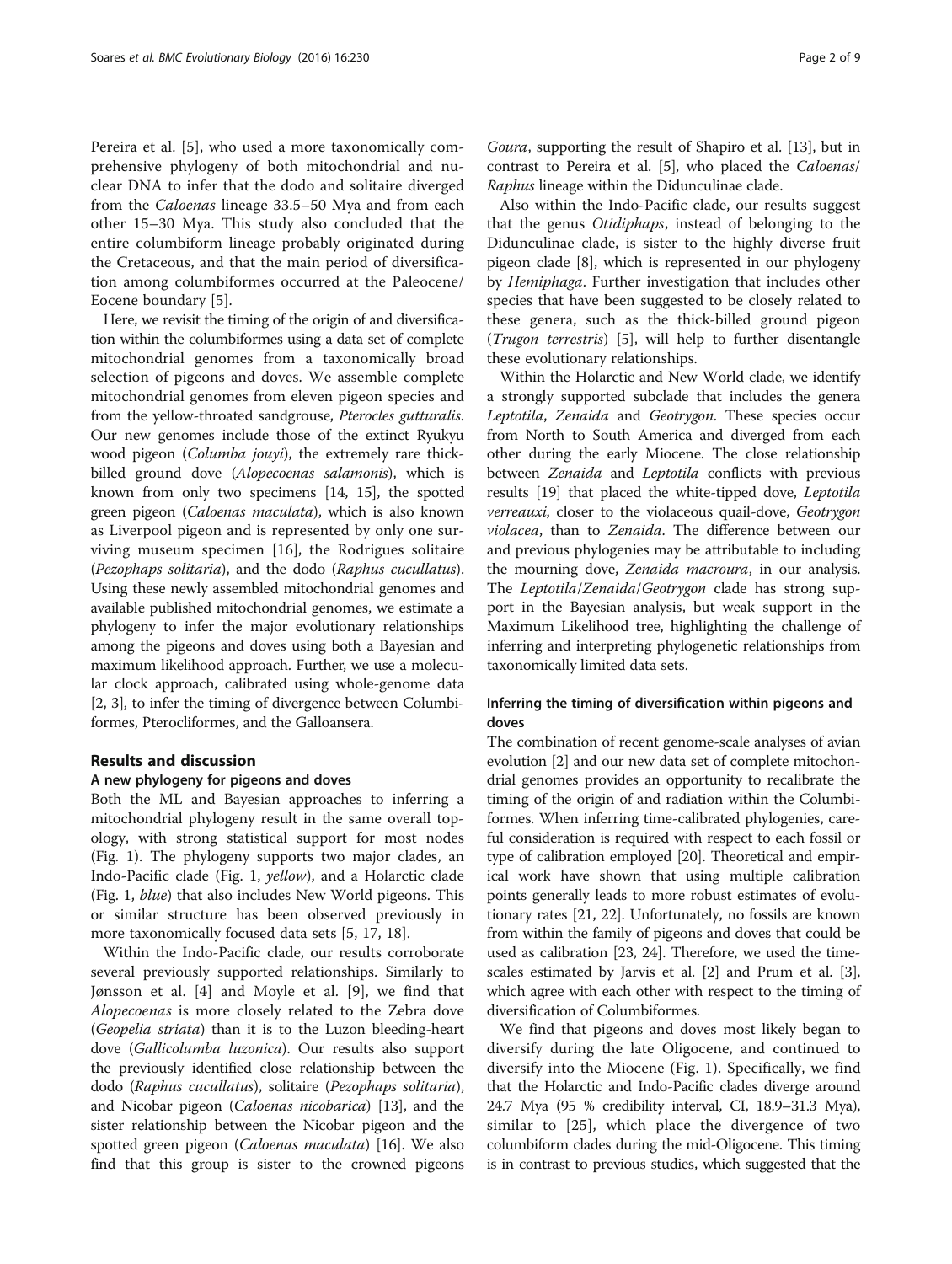<span id="page-2-0"></span>

Columbiformes radiated much earlier and more slowly, over the course of the Eocene and Oligocene [\[5\]](#page-6-0). The transition from the Eocene to the Oligocene corresponds to a period of widespread global cooling [\[26, 27](#page-7-0)] and associated geological changes, including the opening of the Drake Passage and the formation of the Wallacea region [\[28](#page-7-0)]. These changing global conditions may in part explain the timing of the rapid diversification within the Columbidae, which contains many highly dispersive, "supertramp" species [\[29](#page-7-0)].

We estimate that the dodo and solitaire diverged around 13.1 Mya (95 % CI 9.5–17.3 Mya), during the Early/Middle Miocene transition, rather than around the Oligocene/ Miocene transition (22.8 Mya [\[5](#page-6-0)] and 25.6 Mya [[13\]](#page-6-0)), as previously proposed. We also find that the common ancestor of the dodo and solitaire diverged from Caloenas around 18 Mya (95 % CI 13.6–23.2 Mya), rather than during the Middle or latest Eocene (33.6 Mya [[5\]](#page-6-0) and 42.6 Mya [[13](#page-6-0)]). Although our estimated divergence dates are more recent than those proposed previously, these dates indicate that both flightless pigeons diverged from their closest flying relative at least 10 Mya prior to the emergence of Mauritius and Rodrigues Islands, to which the flightless birds were endemic [[12,](#page-6-0) [30, 31\]](#page-7-0). This finding corroborates previous claims that these lineages must have originated elsewhere [[13\]](#page-6-0). The passenger pigeon, Ectopistes migratorius, is known to be closely related to the lineage of large New Word pigeons, represented in our study by the band-tailed pigeon, Patagioenas fasciata [[10](#page-6-0), [11](#page-6-0)]. However, the timing of divergence between these lineages has been unknown. Our phylogeny indicates that passenger pigeons and band-tailed pigeons share a common ancestor around 12.4 Mya (95 % CI 9.0–16.3 Mya). This common ancestor diverged from other Old World pigeons during the transition between the Oligocene and the Miocene, around 16.2 Mya (95 % CI 11.7–20.5 Mya). This result contrasts with the results of Pereira et al. [[5](#page-6-0)], which placed the split of Patagioenas/Ectopistes and the remaining Columbids around 35 Mya.

Rapid diversification, such as that identified here for the Columbiformes, may lead to variation among gene trees due to the effects of incomplete lineage sorting [\[32, 33](#page-7-0)], which can lead to inference of different phylogenies for different loci. In future, therefore, it will be important to confirm the evolutionary hypotheses presented here using multiple, independently inherited markers. The use of additional calibration points will also likely increase the precision of the nodes age estimates. Nonetheless, the strong support for the branching order of our phylogeny provides new insights into many of the cryptic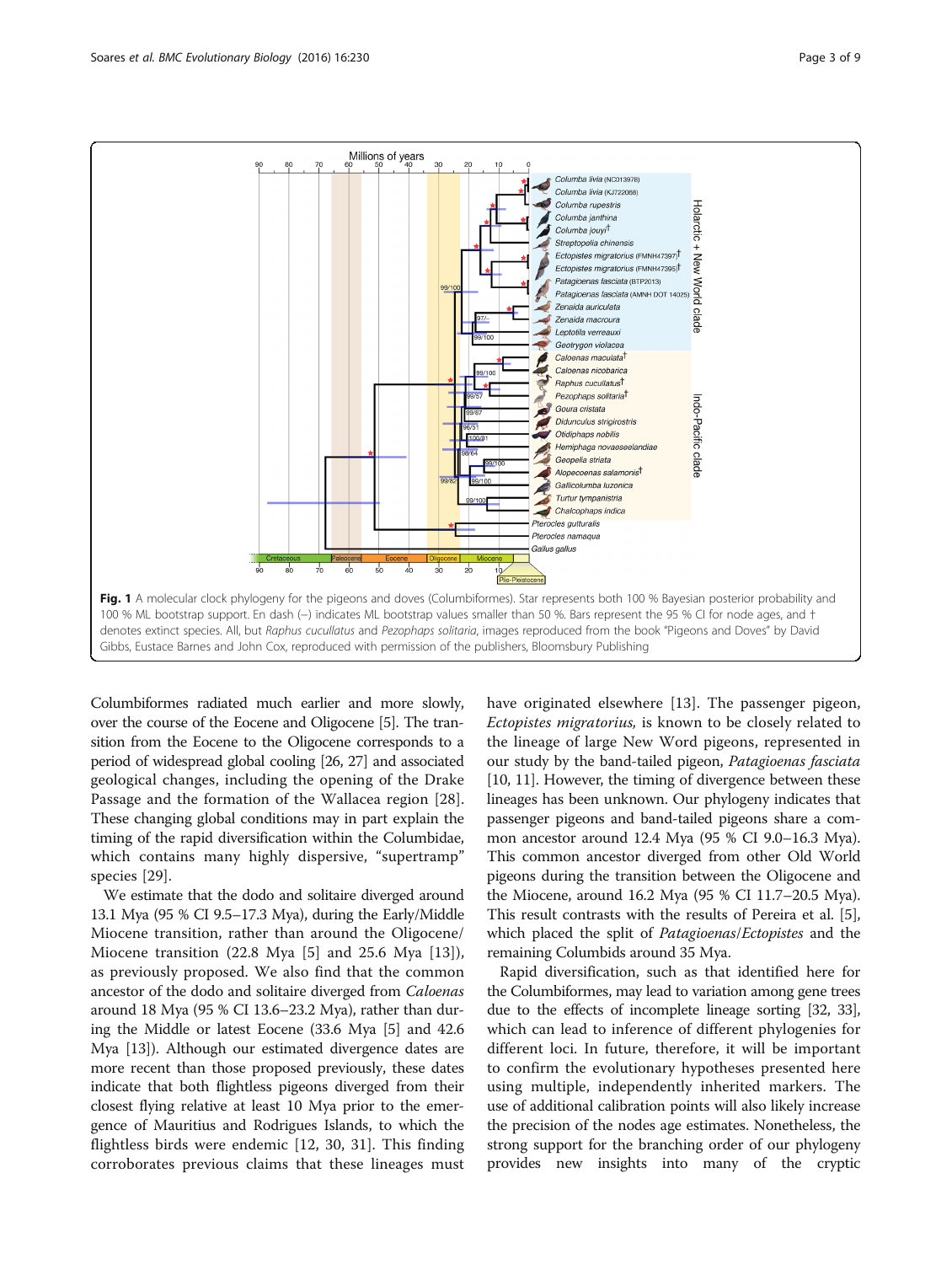evolutionary relationships among pigeons and doves, and attests to the resolving power of complete mitochondrial genomes, at least for inference of the evolutionary history of this locus. Broader taxonomic sampling and the addition of a greater diversity of extinct lineages and calibration points may further resolve the timing and nature of evolutionary diversification within this very diverse group of birds.

## Conclusions

We present a new phylogeny of the pigeons and doves (Columbiformes) based on complete mitochondrial genomes from 24 pigeon species including several extinct or extremely rare species. The branching order in the phylogenetic tree is strongly statistically supported. By including a molecular rate calibration from recent genomescale analyses, we infer that the lineage of pigeons and doves began to diversify during the Oligocene/Miocene transition, which is a more recent diversification than has been suggested previously. We interpret the phylogenetic results in the context of previous research, and support the recognition of the genus Alopecoenas.

## Methods

## DNA extraction and sequencing

We obtained recent or historic tissues for 16 pigeon and dove specimens for the purposes of generating mitochondrial genomes. This included bone powder for the dodo and solitaire, feather for the spotted green pigeon and tooth-billed pigeon, and toe pads for all other samples (Table [1\)](#page-4-0). For modern samples we used muscle tissue for mourning dove, muscle and blood tissue for band-tailed pigeon, and liver tissue for the Nicobar pigeon.

We processed modern tissue samples at two institutions: the UCSC Paleogenomics Lab Modern Facility (N2009- 0024, BTP2013), and the Church Lab, at Harvard University (AMNH DOT 14025, Zm1). For all the recent samples, we extracted DNA using the Qiagen DNeasy Blood & Tissues Kit (Qiagen, USA) according to the manufacturer's instructions and sheared the resulting DNA into fragments <1,000 base pairs (bp) long. We size-selected DNA from the Nicobar Pigeon and band-tailed pigeon prior to sequencing. Mourning dove DNA was sequenced without size selection.

For historic samples, we extracted DNA and prepared genomic libraries in isolated, purpose-built ancient DNA facilities at four institutions: the UCSC Paleogenomics ab (samples AMNH 612456, OMNH 1764, AMNH 224546, OMNH 1762, AMNH 616460, Zm1, S1B1, OUMNH 1759), the University of Copenhagen (sample ZMUC AVES-105485), the McMaster University Ancient DNA Centre (samples FMNH 47395, FMNH 47396, and FMNH 47397), and Griffith University (sample D3538). At UCSC, we extracted DNA following [[11\]](#page-6-0), in which we digested tissues in buffer modified from the Qiagen Blood & Tissue Kit that comprised 150 μL Buffer ATL, 30 μL proteinase K solution, and 20 μL of 1 M dithiothreitol (DTT), in a rotation incubator at 56 °C for 48 h, and then purified DNA using the Qiagen Nucleotide Removal Kit according to the manufacturers protocol. At McMaster University, we extracted DNA using a phenol: chloroform:isoamyl alcohol and chloroform based solution, or "in-house" silica columns with an extraction to binding buffer ratio of 1:2 and 30 μL silica beads [[34, 35\]](#page-7-0). At Copenhagen University, we first drilled 0.01 g of bone powder through the Foramen Magnum from the inside of the braincase of the "Gottorp" Dodo Specimen (ZMUC AVES-105485), not damaging the exterior of the skull, and using appropriate anti-contamination precautions. We then extracted DNA from the bone powder as in [\[36\]](#page-7-0), and purified the extract following [\[37\]](#page-7-0). We then constructed an Illumina sequencing library using a blunt-end protocol [[38](#page-7-0)]. The library was indexed by amplification with Accuprime under the following conditions: 95 °C for 1 min, then 12 cycles of 95 °C for 15 s, 60 °C for 30 s, 68 °C for 30 s, followed by 68 °C for seven minutes. At Griffith University, we extracted DNA from a feather of the single surviving spotted green pigeon specimen following [[16](#page-6-0)]. The resulting DNA was treated with Uracil-DNA Glycosylase (Thermo), the NEBNext End Repair Module (NEB), the NEBNext Quick Ligation Module (NEB) and the Bst DNA Polymerase Large Fragment (NEB), respectively, each time purifying with the MinElute PCR Purification Kit (Qiagen). We prepared sequencing libraries according to [\[38\]](#page-7-0) and cleaned the resulting libraries with the AxyPrep Mag PCR Clean-Up Kit (Axygen). The libraries were sequenced as 50 bp single-end reads on an Illumina HiSeq 2500 sequencing system at the Macrogen Inc, South Korea. For samples AMNH DOT 14025 and Zm1 DNA extracts were prepared for sequencing using the Illumina TruSeq kit following manufacturer's protocols.

For samples extracted at McMaster and UCSC, we prepared uniquely-barcoded Illumina sequencing libraries following [\[38\]](#page-7-0) and cleaned the libraries using Sera-Mag SPRI SpeedBeads (ThermoScientific) in 18 % PEG-8000. We generated paired-end sequence data from pooled libraries using both an Illumina MiSeq  $(1 \times 75)$  bp) at UCSC and Illumina HiSeq2000  $(1 \times 100 \text{ bp})$  at the Vincent J. Coates Genomic Sequencing Center at UC Berkeley, the University of Copenhagen, McMaster University and the University of Toronto.

### Assembly of mitochondrial genomes

To assemble a taxonomically diverse data set of pigeons and doves, we downloaded short read files (SRA) from the online database Sequence Read Archive + (<http://sra.dnanexus.com>) for Columba rupestris (accession SRS346866 [\[39](#page-7-0)]), Pterocles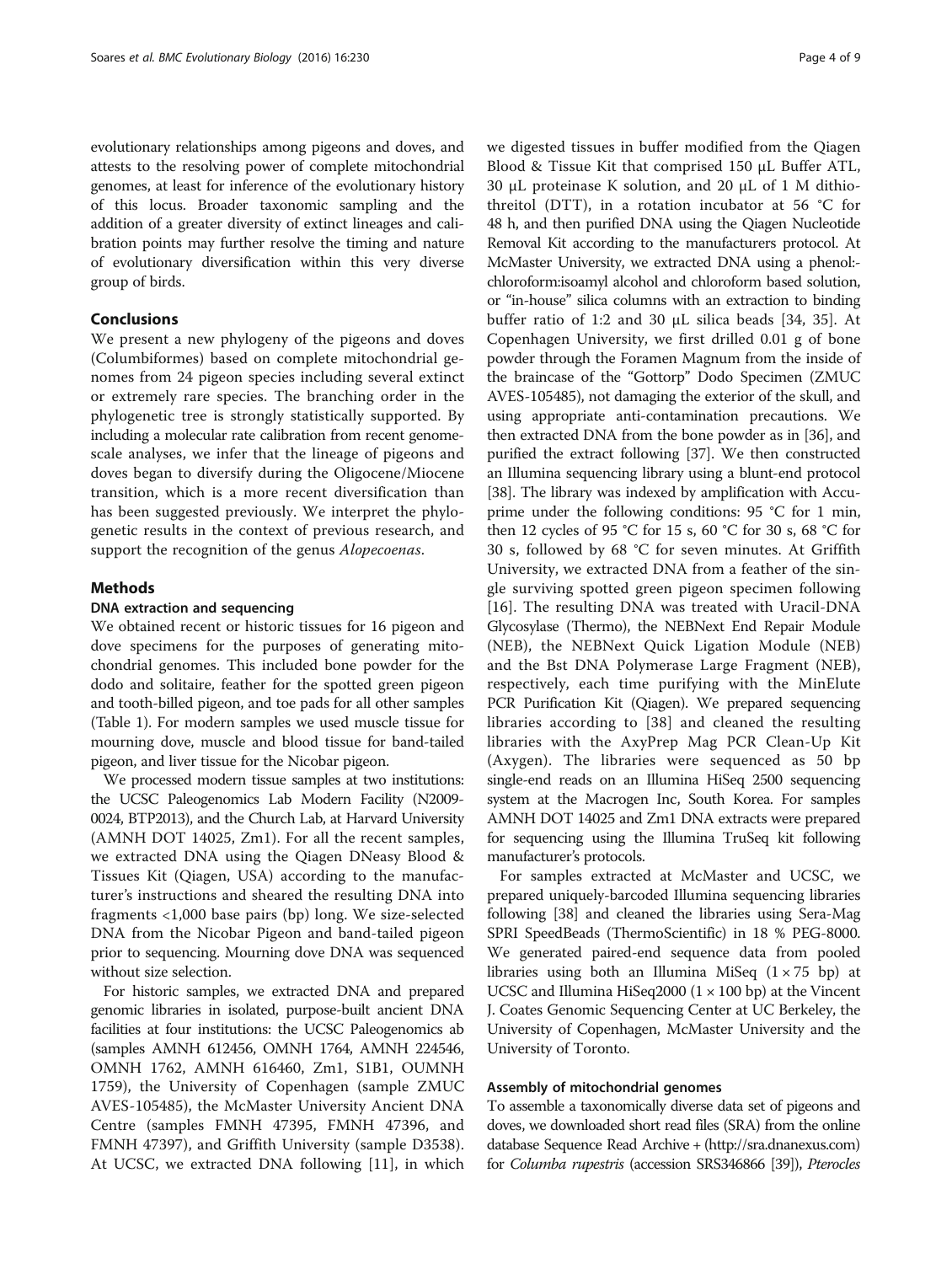<span id="page-4-0"></span>Table 1 Sample information

| Alopecoenas salamonisbc<br>Caloenas nicobarica <sup>b</sup> | AMNH 224546       | KX902250  |        |                            |       |
|-------------------------------------------------------------|-------------------|-----------|--------|----------------------------|-------|
|                                                             |                   |           |        | Thick-billed ground dove   | 205.0 |
|                                                             | N2009-0024        | KX902248  |        | Nicobar pigeon             | 48.6  |
| Caloenas maculata <sup>bc</sup>                             | D3538             | KX902249  | $[16]$ | Spotted green pigeon       | 977.6 |
| Chalcophaps indica                                          | JEM68             | HM746789  | $[19]$ | Common emerald dove        |       |
| Columba janthina                                            |                   | KM926619  | [60]   | Japanese wood pigeon       |       |
| Columba jouyibc                                             | AMNH 612456       | KX902247  |        | Ryukyu pigeon              | 74.3  |
| Columba livia                                               |                   | KJ722068  | [61]   | Rock dove                  |       |
| Columba livia                                               |                   | NC_013978 | $[42]$ | Rock dove                  |       |
| Columba rupestris <sup>a</sup>                              | SRS346866         | KX902246  |        | Hill pigeon                | 237.5 |
| Didunculus strigirostris <sup>b</sup>                       | <b>OMNH 1764</b>  | KX902245  |        | Tooth-billed pigeon        | 22.5  |
| Ectopistes migratoriusbc                                    | <b>FMNH 47395</b> | KX902243  |        | Passenger pigeon           | 239.6 |
| Ectopistes migratoriusbc                                    | <b>FMNH 47397</b> | KX902244  |        | Passenger pigeon           | 238.7 |
| Gallicolumba luzonica                                       | <b>JEM 65</b>     | HM746790  | $[19]$ | Luzon bleeding-heart       |       |
| Gallus gallus                                               |                   | NC_007236 | [62]   | Chicken                    |       |
| Geopelia striata                                            | <b>JEM 72</b>     | HM746791  | $[19]$ | Zebra dove                 |       |
| Geotrygon violacea                                          | IC 1166           | NC_015207 | $[19]$ | Violaceous quail-dove      |       |
| Goura cristata <sup>b</sup>                                 | <b>OMNH 1762</b>  | KX902242  |        | Western crowned pigeon     | 45.0  |
| Hemiphaga novaeseelandiae                                   | ÷                 | NC_013244 | $[17]$ | New Zealand pigeon         |       |
| Leptotila verreauxi                                         | ML 795            | NC_015190 | $[19]$ | White-tipped dove          |       |
| Otidiphaps nobilisb                                         | OUMNH 1759        | KX902241  |        | Pheasant pigeon            | 18.5  |
| Patagioenas fasciata <sup>b</sup>                           | AMNH DOT 14025    | KX902239  |        | Band-tailed pigeon         | 173.5 |
| Patagioenas fasciata <sup>b</sup>                           | BTP2013           | KX902240  |        | Band-tailed pigeon         | 17.4  |
| Pezophaps solitariabc                                       | S1B1              | KX902238  |        | Rodrigues solitaire        | 11.1  |
| Pterocles gutturalis <sup>a</sup>                           | SRP029347         | KX902237  |        | Yellow-throated sandgrouse | 49.2  |
| Pterocles namaqua <sup>d</sup>                              | AJB1452           |           | $[45]$ | Namaqua sandgrouse         |       |
| Raphus cucullatusbc                                         | ZMUC AVES-105485  | KX902236  |        | Dodo                       | 21.4  |
| Streptopelia chinensis                                      |                   | KP273832  | $[63]$ | Spotted dove               |       |
| Turtur tympanistria                                         | <b>JEM 60</b>     | HM746793  | $[19]$ | Tambourine dove            |       |
| Zenaida auriculata                                          | ML 840            | NC_015203 | $[19]$ | Eared dove                 |       |
| Zenaida macroura <sup>b</sup>                               | Zm1               | KX902235  |        | Mourning dove              | 112.8 |

ecies that were used in the phylogenetic reconstruction. The symbol <sup>a</sup>indicates a new mi indicates a new mitochondrial genome assembly, <sup>b</sup>means that the specimen was also sequenced as part of the present work. The symbol <sup>c</sup>denotes an extinct species. The sign <sup>d</sup>indicates that instead of a complete mitochondrial genome, the following genes were concatenated: 16S, 12S, ATP8, ATP6, CYTB, COIII, COII, COI, ND5, ND4, ND4L, ND3, ND2, ND1.

gutturalis (accession SRP029347 [\[40, 41\]](#page-7-0)) and Ectopistes migratorius (accession SRS391366). We assembled the mitochondrial genomes of passenger pigeon specimens FMNH 47395 and FMNH 47397 (SRA accession SRS391366 for both specimens, GenBank accession JQ692598 for FMNH 47397). We assembled a new mitochondrial genome for FMNH 47397 because the previous assembly contains improperly assembled regions (16 s rRNA, ND6, and D-loop).

We processed our sequencing data and the previously published SRAs by removing adapters using SeqPrep ([https://github.com/jstjohn/SeqPrep\)](https://github.com/jstjohn/SeqPrep). For the extinct species, sequence fragments were sufficiently short that we also merged the paired reads also using SeqPrep, enforcing a minimum overlap of 10 base-pairs between forward and reverse reads. We mapped the processed reads to the reference mitochondrial genome of Columba livia (GenBank accession NC\_013978.1 [\[42](#page-7-0)]), and other published pigeon mitochondrial genomes using MIA [\(https://github.com/](https://github.com/udo-stenzel/mapping-iterative-assembler) [udo-stenzel/mapping-iterative-assembler](https://github.com/udo-stenzel/mapping-iterative-assembler)), which is an iterative, reference-based, short-fragment assembler designed for circular genomes [\[43\]](#page-7-0). For each genome, we required a minimum of three unique molecules (3× coverage) to call a consensus base at each site; otherwise, bases were called as "N." Finally, we inspected the assemblies by eye using Geneious R8.1 and corrected poorly assembled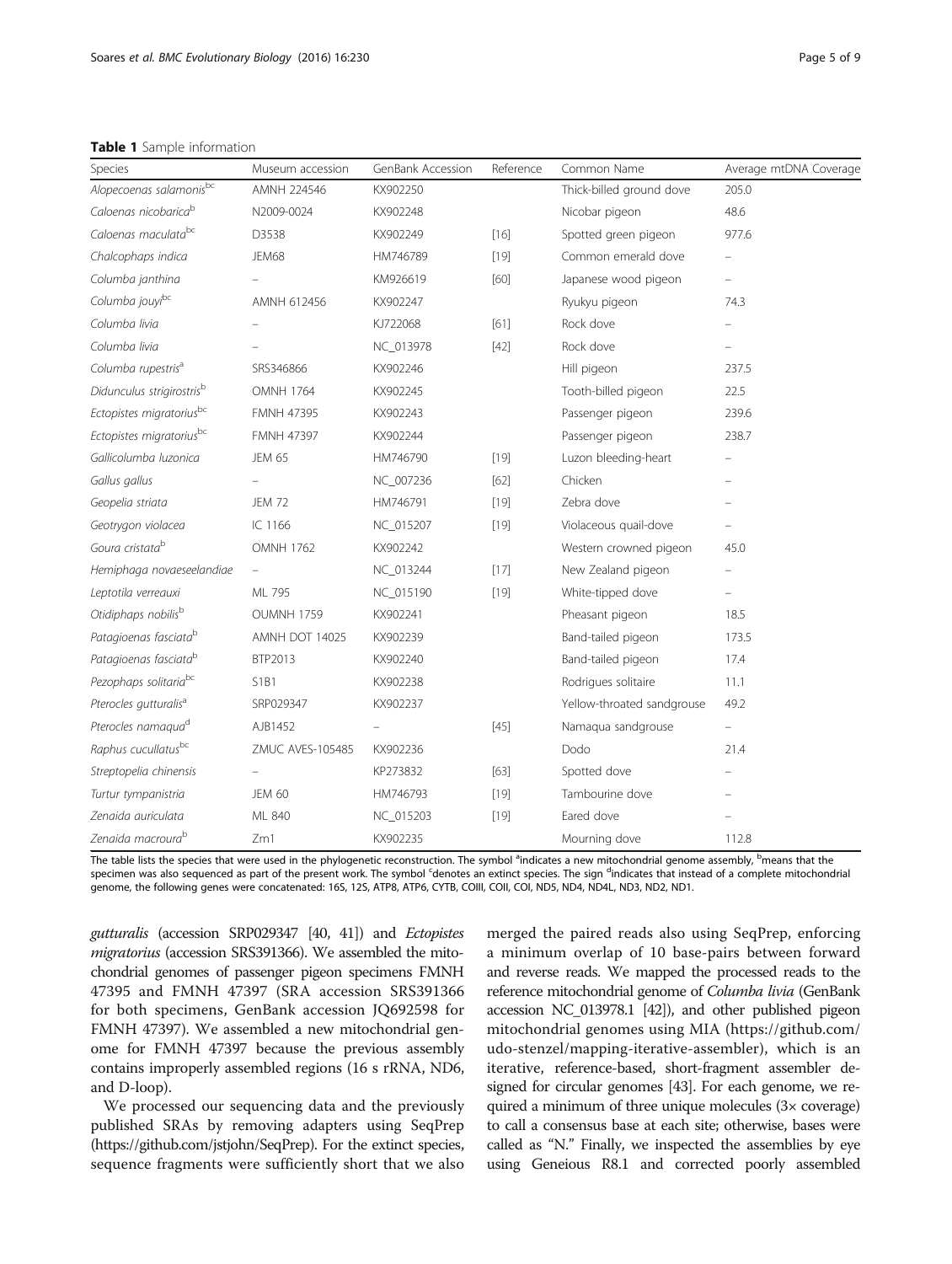regions with a second set of iterative mapping assemblies (<http://www.geneious.com>, [\[44](#page-7-0)]).

In addition to the sequences described above, we downloaded previously published mitochondrial data for 12 species of pigeon and dove and chicken (Table [1](#page-4-0)). We also concatenated mitochondrial genes 16S, 12S, ATP8, ATP6, CYTB, COIII, COII, COI, ND5, ND4, ND4L, ND3, ND2, ND1 from the Namaqua sandgrouse, creating a partial mitochondrial genome (GenBank accessions DQ385063.1, DQ385080.1, DQ385097.1, DQ385114.1, DQ385131.1, DQ385148.1, DQ385165.1, DQ385182.1, DQ385199.1, DQ385216.1, DQ385233.1, DQ385250.1, DQ385267.1, DQ385284 [\[45](#page-7-0)]). We aligned all the full mitochondrial genomes and the concatenated sandgrouse mitochondrial genes using MUSCLE [\[46](#page-7-0)], and visually checked the alignment using SeaView v.4.5.4 [\[47\]](#page-7-0).

#### Phylogenetic analysis

We partitioned the alignment in order to account for different evolutionary rates along the different regions of the mitochondrial genome. We split the alignment into six distinct partitions: 12S and 16S ribosomal RNA genes, all tRNA genes, the hypervariable region, and three partitions for the protein coding genes, according to their codon position. We used PartitionFinder [[48\]](#page-7-0) to select the models of evolutionary evolution for each partition and estimated the phylogenetic relationships among the mitochondrial genomes in our data set using BEAST 1.8.1 [[49\]](#page-7-0) and RAxML v.8.2.0 [\[50\]](#page-7-0). For BEAST we assumed a lognormal uncorrelated relaxed clock [\[51](#page-7-0)] for each partition, and a Birth-Death speciation process [\[52](#page-7-0)] for the tree prior. To calibrate the molecular clock, we placed a normal prior on the age of the divergence between Columbiformes and Pterocliformes of 55 Mya  $\pm$  15 Mya [[2](#page-6-0), [3](#page-6-0)]. We ran six MCMC chains for 30 million states, sampling trees and model parameters every 3000 states. We discarded the first 30 % as burn-in, and visually inspected the remainder for convergence using Tracer v1.6 [[53](#page-7-0)].

Since  $3<sup>rd</sup>$  codon positions evolve more rapidly than  $1<sup>st</sup>$ and 2<sup>nd</sup> codon positions, we tested for evidence of saturation at these sites using the method described in [\[54](#page-7-0)]. We found no evidence of saturation (Additional file 1: Figure S3). Nevertheless, since changes in substitution biases can result in systematic error [\[55](#page-7-0)], and this is more likely to affect synonymous substitutions, we repeated the BEAST analysis using only  $1<sup>st</sup>$  and  $2<sup>nd</sup>$  codon positions of coding genes. We obtained the same topology entirely consistent with the use of the entire alignment, suggesting that our estimation of the topology using the whole alignment is not driven by systematic error.

If rates are too variable over the history of a particular group, dating analyses will be unreliable. The absence of multiple calibration points limits our ability to estimate the extent to which rates may have varied over the history

of this clade. However, we found that the standard deviation (SD) in the rate variation over the tree, as obtained by BEAST, is sufficiently small to suggest a good fit of a molecular clock model (8.627E-4 SD). Despite this, the determinants of rate variation might be heritable [[56](#page-7-0)], and may, therefore, be better reflected by an autocorrelated clock model. Therefore, in addition to the uncorrelated relaxed clock method from BEAST, we also ran a dating analysis with an autocorrelated rate model using MCMCTREE [\[57](#page-7-0)]. We used the same calibration as used for the BEAST analysis, and the same partitioned dataset. The 95 % HPD (highest posterior density) for estimates of node age obtained from the two Bayesian approaches all overlap and are reported in Additional file 2: Table S1 and Additional file 3: Figure S2.

We performed a maximum likelihood (ML) phylogenetic analysis on the same data set using RAxML v.8.2.0 [\[50](#page-7-0)]. We assumed the GTRGAMMA model for each partition, and performed 1000 bootstrap replicates.

To evaluate the robustness of our molecular clock approach, we performed an additional analysis in which we estimated divergence times at the nodes in our phylogeny using Reltime [[58\]](#page-7-0). Reltime uses a maximum likelihood approach to calculate branch lengths in substitutions per site and computes branch-specific relative rates without calibrations. We used the topology generated by BEAST as input tree and a GTR evolutionary model with four gamma categories. We then converted the relative divergence time into absolute times using the same calibration as used in the BEAST analysis, except that Reltime treats the calibration information as a flat time range. All Reltime calculations were done in MEGA7 [[59](#page-8-0)]. The ages estimated using this approach fell within the 95 % HPD of estimates from the BEAST and MCMCTREE analyses (Additional file 1: Table S1, Additional file 2: Figure S2), with slightly older mean results compared to BEAST. Based on these results, we infer that while additional calibration points may increase precision in node age estimates, their inclusion is not likely to alter the shape of the tree topology significantly.

## Additional files

[Additional file 1: Figure S3.](dx.doi.org/10.1186/s12862-016-0800-3) Time tree obtained using the BEAST method. Each branch is colored according to the gradient on the top left of the figure, from lower to higher rate estimates for the coding genes. Each branch has been labelled with its rate. (PDF 185 kb)

[Additional file 2: Table S1.](dx.doi.org/10.1186/s12862-016-0800-3) Divergence times estimates from BEAST, MCMCTREE and Reltime, including minimum and maximum 95 % CI. Node numbers refer to Additional file 1: Figure S1. (XLSX 10 kb)

[Additional file 3: Figure S2.](dx.doi.org/10.1186/s12862-016-0800-3) A) Time tree obtained using the Reltime method. Each node received a number. B) Dated nodes, including 95 % CI. Brown circles denotes BEAST results, yellow squares MCMCTREE results, and blue circles Reltime results. Node ID relates to node numbers in panel A, and can be seen in table format in Additional file 1: Table S1. (PDF 250 kb)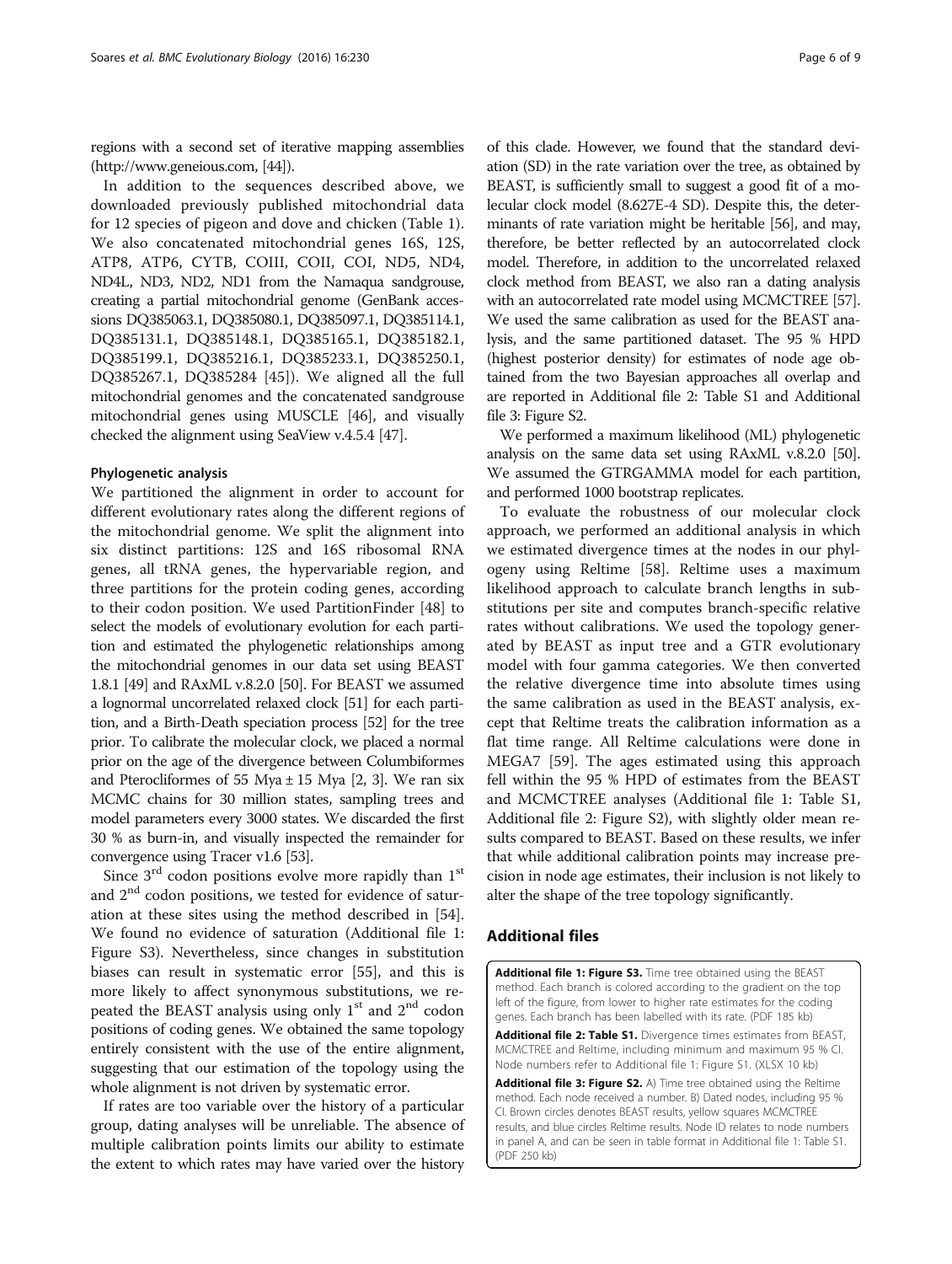<span id="page-6-0"></span>12S: 12S ribosomal RNA; 16S: 16S ribosomal RNA; ATP6: ATP synthase subunit 6; ATP8: ATP synthase subunit 8; bp: Base pairs; COI: Cytochrome oxidase subunit I; COII: Cytochrome oxidase subunit II; COIII: Cytochrome oxidase subunit III; CYTB: Cytochrome b; MtDNA: Mitochondrial DNA; Mya: Million years ago; ND1 NADH: Ubiquinone oxidoreductase core subunit 1; ND2NADH: Ubiquinone oxidoreductase core subunit 2; ND3 NADH: Ubiquinone oxidoreductase core subunit 3; ND4 NADH: Ubiquinone oxidoreductase core subunit 4; ND4L NADH: Ubiquinone oxidoreductase core subunit 4 L; ND5 NADH: Ubiquinone oxidoreductase core subunit 5; SRA: Sequence read archive

#### Acknowledgements

The authors acknowledge the contributions of the ornithology collections of the American Museum of Natural History, courtesy of Paul Sweet and Thomas J. Trombone, and the Field Museum of Natural History, courtesy of Dave Willard, for providing Ectopistes, Columba, Gallicolumba, Patagioenas, and Alopecoenas archival tissue samples. We thank Malgosia Nowak-Kemp and the Oxford University Museum of Natural History for providing access to Goura and Didunculus archival tissues. We thank World Museum (National Museums Liverpool), Clemency Fisher, Hein van Grouw, and Tony Parker for providing samples from the Caloenas maculata specimen. We thank Sal Alvarez of Exotic Wings International aviaries for supplying a band-tailed pigeon blood sample. We thank Lily Shiue, Steven Salzberg, Joshua Kapp, Steven Weber, Daniela Puiu, Beatriz Mello, and Gemma Murray for their contributions in data production and technical support. We also thank the reviewers and editor for the comments and suggestions.

#### Funding

AERS was funded by the Ciência sem Fronteiras Fellowship (CAPES, Brazil). BJN was funded by the Founding Funders, Angel Funders, and many supporters of Revive & Restore (<http://longnow.org/revive/our-supporters/>). This work was supported in part by the Gordon and Betty Moore Foundation and the Packard Foundation. Additional private funds towards sequencing were donated by James Sartor, Sarahí Avelar Aguiñaga, Janette and Anton J. Novak Jr., Walta and Timothy J. Novak, Marietta Koppang, Carmen and Nathon Maxwell.

#### Availability of data and materials

DNA sequences GenBank accessions KX902235–KX902250.

#### Authors' contributions

AERS, BJN, JH, THH, and BS carried out the molecular lab work, AERS, BJN, and BS. designed the study, AERS and BJN performed the analyses. AERS, BJN, and BS wrote the paper with contributions from JH, THH and JF, and all authors contributed to the final draft. THH, MTPG, HP, GMC, and BS also contributed reagents. BJN painted the images for Raphus cucullatus and Pezophaps solitaria on Fig. [1](#page-2-0). All authors contributed to the discussion of results and gave their final approval for publication.

#### Competing interests

The authors declare that they have no competing interests.

#### Consent for publication

Not applicable.

#### Ethics approval and consent to participate Not applicable.

#### Author details

<sup>1</sup>Department of Ecology and Evolutionary Biology, University of California, Santa Cruz, 1156 High Street, Santa Cruz, CA 95064, USA. <sup>2</sup>Revive & Restore, The Long Now Foundation, San Francisco, CA 94123, USA. <sup>3</sup>Natural History Museum of Denmark, University of Copenhagen, Øster Voldgade 5-7, 1350 Copenhagen, Denmark. <sup>4</sup>Environmental Futures Research Institute, Griffith University, 170 Kessels Road QLD 4111, Nathan, Australia. <sup>5</sup>McMaster Ancient DNA Centre, Departments of Anthropology and Biology, and the Michael G. DeGroote Institute for Infectious Disease Research, McMaster University, 1280 Main Street West, Hamilton, ON L8S 4 L9, Canada. <sup>6</sup>Wyss Institute for Biologically Inspired Engineering, Harvard University, 3 Blackfan Circle, Boston, MA 02115, USA. <sup>7</sup> Department of Genetics, Harvard Medical School, 77 Avenue Louis Pasteur, Boston, MA 02115, USA.

#### Received: 9 March 2016 Accepted: 14 October 2016 Published online: 26 October 2016

#### References

- 1. Gill FB, Donsker DB. In: Gill FB, Donsker DB, editors. IOC World Bird List (v 5.2) [Internet]. 2015. Available from:<http://www.worldbirdnames.org/ioc-lists/crossref/>.
- Jarvis ED, Mirarab S, Aberer AJ, Li B, Houde P, Li C, et al. Whole-genome analyses resolve early branches in the tree of life of modern birds. 2014. Available from: [www.sciencemag.org/content/346/6215/1320/suppl/DC1](http://www.sciencemag.org/content/346/6215/1320/suppl/DC1).
- 3. Prum RO, Berv JS, Dornburg A, Field DJ, Townsend JP, Lemmon EM, et al. A comprehensive phylogeny of birds (Aves) using targeted nextgeneration DNA sequencing. Nature [Internet]. 2015;526:569–73. Nature Publishing Group, a division of Macmillan Publishers Limited. Available from: [http://dx.doi.org/10.1038/nature15697.](http://dx.doi.org/10.1038/nature15697)
- 4. Jønsson KA, Irestedt M, Bowie RCK, Christidis L, Fjeldså J. Systematics and biogeography of Indo-Pacific ground-doves. Mol Phylogenet Evol. 2011; 59(2):538–43.
- Pereira SL, Johnson KP, Clayton DH, Baker AJ. Mitochondrial and nuclear DNA sequences support a Cretaceous origin of Columbiformes and a dispersal-driven radiation in the Paleocene. Syst Biol. 2007;56:656–72.
- 6. Johnson KP, Clayton DH. A molecular phylogeny of the dove genus zenaida: mitochondrial and nuclear dna sequences. Condor [Internet]. 2000;102:864. Available from: [http://aoucospubs.org/doi/abs/10.1650/0010-5422\(2000\)102%](http://aoucospubs.org/doi/abs/10.1650/0010-5422(2000)102%5B0864%3AAMPOTD%5D2.0.CO%3B2) [5B0864%3AAMPOTD%5D2.0.CO%3B2](http://aoucospubs.org/doi/abs/10.1650/0010-5422(2000)102%5B0864%3AAMPOTD%5D2.0.CO%3B2) [cited 2015 Jun 18].
- Johnson KP, de Kort S, Dinwoodey K, Mateman AC, ten Cate C, Lessells CM, et al. A molecular phylogeny of the dove Genera Streptopelia and Columba. Auk [Internet]. 2001;118:874. Available from: [http://aoucospubs.org/doi/abs/10.1642/](http://aoucospubs.org/doi/abs/10.1642/0004-8038(2001)118%5B0874%3AAMPOTD%5D2.0.CO%3B2) [0004-8038\(2001\)118%5B0874%3AAMPOTD%5D2.0.CO%3B2](http://aoucospubs.org/doi/abs/10.1642/0004-8038(2001)118%5B0874%3AAMPOTD%5D2.0.CO%3B2) [cited 2015 Jun 18].
- 8. Cibois A, Thibault JC, Bonillo C, Filardi CE, Watling D, Pasquet E. Phylogeny and biogeography of the fruit doves (Aves: Columbidae). Mol Phylogenet Evol. 2014;70:442–53.
- 9. Moyle RG, Jones RM, Andersen MJ. A reconsideration of Gallicolumba (Aves: Columbidae) relationships using fresh source material reveals pseudogenes, chimeras, and a novel phylogenetic hypothesis. Mol Phylogenet Evol. 2013; 66(3):1060–6.
- 10. Johnson KP, Clayton DH, Dumbacher JP, Fleischer RC. The flight of the passenger pigeon: phylogenetics and biogeographic history of an extinct species. Mol Phylogenet Evol. 2010;57(1):455–8.
- 11. Fulton TL, Wagner SM, Fisher C, Shapiro B. Nuclear DNA from the extinct Passenger Pigeon (Ectopistes migratorius) confirms a single origin of New World pigeons. Ann Anat [Internet]. 2012;194:52–7. Elsevier GmbH. Available from: [http://dx.doi.org/10.1016/j.aanat.2011.02.017.](http://dx.doi.org/10.1016/j.aanat.2011.02.017)
- 12. McDougall I, Chamalaun FH. Isotopic Dating and Geomagnetic Polarity Studies on Volcanic Rocks from Mauritius, Indian Ocean. Geol Soc Am Bull [Internet]. 1969;80:1419–42. Available from: [http://gsabulletin.gsapubs.org/](http://gsabulletin.gsapubs.org/content/80/8/1419.short) [content/80/8/1419.short.](http://gsabulletin.gsapubs.org/content/80/8/1419.short)
- 13. Shapiro B, Sibthorpe D, Rambaut A, Austin J, Wragg GM, Bininda-Emonds ORP, et al. Flight of the dodo. Science. 2002.
- 14. Gibbs D, Barnes E, Cox J. Pigeons and Doves: A guide to the pigeons and doves of the world [Internet]. 1st ed. New Haven: Yale University Press; 2001.
- 15. Danielsen F, Filardi CE, Jønsson KA, Kohaia V, Krabbe N, Kristensen JB, et al. Endemic avifaunal biodiversity and tropical forest loss in Makira, a mountainous Pacific island. Singap. J Trop Geogr. 2010;30:100–14.
- 16. Heupink TH, van Grouw H, Lambert DM. The mysterious Spotted Green Pigeon and its relation to the Dodo and its kindred. BMC Evol Biol [Internet]. 2014;14:136. Available from: [http://bmcevolbiol.biomedcentral.](http://bmcevolbiol.biomedcentral.com/articles/10.1186/1471-2148-14-136) [com/articles/10.1186/1471-2148-14-136](http://bmcevolbiol.biomedcentral.com/articles/10.1186/1471-2148-14-136) [cited 2 May 2016].
- 17. Gibb GC, Penny D. Two aspects along the continuum of pigeon evolution: a South-Pacific radiation and the relationship of pigeons within Neoaves. Mol Phylogenet Evol [Internet]. 2010;56:698–706. Available from: [http://dx.doi.org/10.1016/j.ympev.2010.04.016.](http://dx.doi.org/10.1016/j.ympev.2010.04.016)
- 18. Fulton TL, Wagner SM, Fisher C, Shapiro B. Nuclear DNA from the extinct passenger pigeon (Ectopistes migratorius) confirms a single origin of new world pigeons. Ann Anat. 2012;194(1):52–7.
- 19. Pacheco MA, Battistuzzi FU, Lentino M, Aguilar RF, Kumar S, Escalante AA. Evolution of modern birds revealed by mitogenomics: timing the radiation and origin of major orders. Mol Biol Evol. 2011;28(6):1927–42.
- 20. Warnock RCM, Parham JF, Joyce WG, Lyson TR, Donoghue PCJ. Calibration uncertainty in molecular dating analyses: there is no substitute for the prior evaluation of time priors. Proc Biol Sci [Internet]. 2015;282:20141013.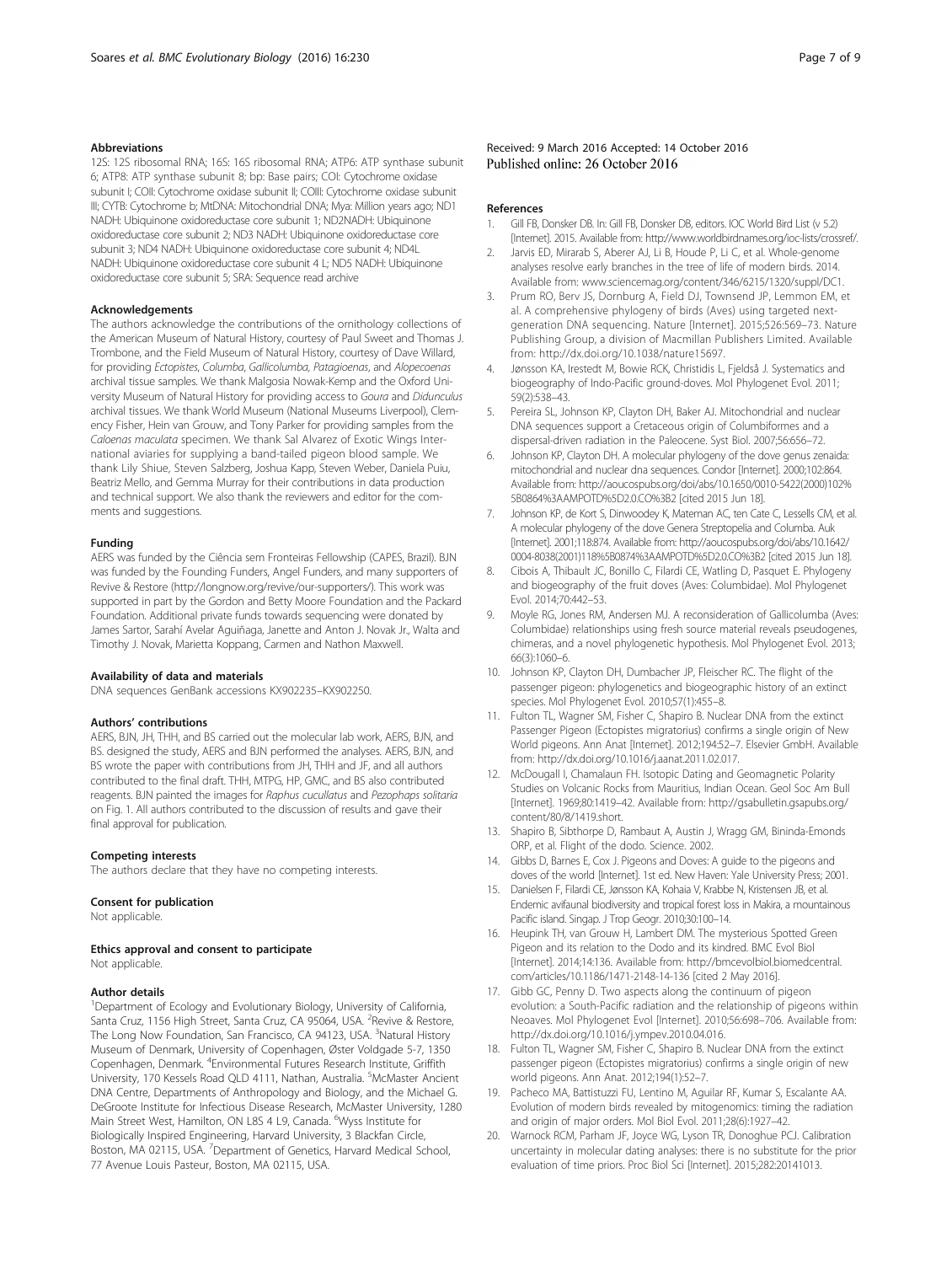<span id="page-7-0"></span>Available from: [http://rspb.royalsocietypublishing.org/content/282/1798/](http://rspb.royalsocietypublishing.org/content/282/1798/20141013) [20141013](http://rspb.royalsocietypublishing.org/content/282/1798/20141013) [cited 4 May 2016].

- 21. Near TJ, Sanderson MJ. Assessing the quality of molecular divergence time estimates by fossil calibrations and fossil-based model selection. Philos Trans R Soc Lond B Biol Sci [Internet]. 2004;359:1477–83. Available from: [http://rstb.](http://rstb.royalsocietypublishing.org/content/359/1450/1477) [royalsocietypublishing.org/content/359/1450/1477](http://rstb.royalsocietypublishing.org/content/359/1450/1477) [cited 4 May 2016].
- 22. Graur D, Martin W. Reading the entrails of chickens: molecular timescales of evolution and the illusion of precision. Trends Genet [Internet]. 2004;20:80–6. Elsevier. Available from: [http://www.cell.com/article/S0168952503003421/](http://www.cell.com/article/S0168952503003421/fulltext) [fulltext](http://www.cell.com/article/S0168952503003421/fulltext) [cited 30 Mar 2016].
- 23. Worthy TH, Hand SJ, Worthy JP, Tennyson AJD, Scofield RP. A large fruit pigeon (Columbidae) from the early Miocene of New Zealand. Auk [Internet]. 2009;126:649–56. Available from: [http://www.bioone.org/doi/abs/](http://www.bioone.org/doi/abs/10.1525/auk.2009.08244) [10.1525/auk.2009.08244](http://www.bioone.org/doi/abs/10.1525/auk.2009.08244) [cited 4 May 2016].
- 24. Mayr G. The paleogene fossil record of birds in Europe. Biol Rev Camb Philos Soc [Internet]. 2005;80:515–42. Available from: [http://doi.wiley.com/](http://doi.wiley.com/10.1017/S1464793105006779) [10.1017/S1464793105006779](http://doi.wiley.com/10.1017/S1464793105006779) [cited 18 Sep 2015].
- 25. Claramunt S, Cracraft J. A new time tree reveals earth historys imprint on the evolution of modern birds. Sci Adv [Internet]. 2015;1:e1501005. American Association for the Advancement of Science. Available from: [http://advances.](http://advances.sciencemag.org/content/1/11/e1501005.abstract) [sciencemag.org/content/1/11/e1501005.abstract](http://advances.sciencemag.org/content/1/11/e1501005.abstract) [cited 12 Dec 2015].
- 26. Zachos J, Pagani M, Sloan L, Thomas E, Billups K. Trends, rhythms, and aberrations in global climate 65 Ma to present. Science [Internet]. 2001;292: 686–93. Available from: [http://www.sciencemag.org/content/292/5517/686.](http://www.sciencemag.org/content/292/5517/686.abstract) [abstract](http://www.sciencemag.org/content/292/5517/686.abstract) [cited 2 Feb 2015].
- 27. Bohaty SM, Zachos JC, Delaney ML. Foraminiferal Mg/Ca evidence for southern ocean cooling across the eocene–oligocene transition. Earth Planet Sci Lett [Internet]. 2012;317–318:251–61. Available from: [http://www.sciencedirect.com/](http://www.sciencedirect.com/science/article/pii/S0012821X11007059) [science/article/pii/S0012821X11007059](http://www.sciencedirect.com/science/article/pii/S0012821X11007059) [cited 18 Sep 2015].
- 28. Hall R. Southeast Asia's changing palaeogeography. Blumea biodiversity. Evol Biogeogr Plants [Internet]. 2009;54:148–61. Nationaal Herbarium Nederland. Available from: [http://www.ingentaconnect.com/content/nhn/](http://www.ingentaconnect.com/content/nhn/blumea/2009/00000054/F0030001/art00026?token=004f12494d7e2a46762c6b665d58663f257023796d42673f7b2f267738703375686f49bee7cea2a) [blumea/2009/00000054/F0030001/art00026?token=004f12494d7e2a46](http://www.ingentaconnect.com/content/nhn/blumea/2009/00000054/F0030001/art00026?token=004f12494d7e2a46762c6b665d58663f257023796d42673f7b2f267738703375686f49bee7cea2a) [762c6b665d58663f257023796d42673f7b2f267738703375686f49bee7cea2a](http://www.ingentaconnect.com/content/nhn/blumea/2009/00000054/F0030001/art00026?token=004f12494d7e2a46762c6b665d58663f257023796d42673f7b2f267738703375686f49bee7cea2a) cited [19 Sep 2015].
- 29. Whittaker RJ, Fernández-Palacios JM. Island biogeography: ecology, evolution, and conservation. Oxford: Oxford University Press; 2007.
- 30. Saddul P. Mauritius a geomorphological analysis. Mauritius: Mahatma Gandhi Institute; 1995.
- 31. Cheke A, Hume JP. Lost Land of the Dodo: The Ecological History of Mauritius, Réunion, and Rodrigues. New Haven: Yale University Press; 2008.
- 32. Rokas A, Krüger D, Carroll SB. Animal evolution and the molecular signature of radiations compressed in time. Science [Internet]. 2005;310:1933–8. Available from:<http://www.sciencemag.org/content/310/5756/1933.abstract> [cited 19 Jun 2015].
- 33. Glor RE. Phylogenetic insights on adaptive radiation. Annu Rev Ecol Evol Syst [Internet]. 2010;41:251–70. Annual Reviews. Available from: [http://www.annualreviews.org/doi/abs/10.1146/annurev.ecolsys.39.](http://www.annualreviews.org/doi/abs/10.1146/annurev.ecolsys.39.110707.173447) [110707.173447](http://www.annualreviews.org/doi/abs/10.1146/annurev.ecolsys.39.110707.173447) [cited 19 Jun 2015].
- 34. Enk J, Devault A, Debruyne R, King CE, Treangen T, O'Rourke D, et al. Complete Columbian mammoth mitogenome suggests interbreeding with woolly mammoths. Genome Biol [Internet]. 2011;12:R51. Available from: <http://genomebiology.com/2011/12/5/R51> cited 27 May 2015].
- 35. Rohland N, Siedel H, Hofreiter M. A rapid column-based ancient DNA extraction method for increased sample throughput. Mol Ecol Resour [Internet]. 2010;10:677–83.<http://www.ncbi.nlm.nih.gov/pubmed/21565072> [cited 27 May 2015].
- 36. Shapiro B, Drummond AJ, Rambaut A, Wilson MC, Matheus PE, Sher AV, et al. Rise and fall of the Beringian steppe bison. Science [Internet]. 2004; 306:1561–5. Available from: [http://www.sciencemag.org/content/306/5701/](http://www.sciencemag.org/content/306/5701/1561.full) [1561.full](http://www.sciencemag.org/content/306/5701/1561.full) [cited 13 Jul 2015].
- 37. Yang DY, Eng B, Waye JS, Dudar JC, Saunders SR. Technical note: improved DNA extraction from ancient bones using silica-based spin columns. Am J Phys Anthropol [Internet]. 1998;105:539–43. Available from: [http://www.ncbi.](http://www.ncbi.nlm.nih.gov/pubmed/9584894) [nlm.nih.gov/pubmed/9584894](http://www.ncbi.nlm.nih.gov/pubmed/9584894) [cited 5 Aug 2015].
- 38. Meyer M, Kircher M. Illumina sequencing library preparation for highly multiplexed target capture and sequencing. Cold Spring Harb Protoc [Internet]. 2010;2010:pdb.prot5448. Available from: [http://cshprotocols.cshlp.](http://cshprotocols.cshlp.org/content/2010/6/pdb.prot5448.abstract) [org/content/2010/6/pdb.prot5448.abstract](http://cshprotocols.cshlp.org/content/2010/6/pdb.prot5448.abstract) [cited 11 Jul 2014].
- 39. Cui J, Zhao W, Huang Z, Jarvis ED, Gilbert MTP, Walker PJ, et al. Low frequency of paleoviral infiltration across the avian phylogeny. Genome

Biol [Internet]. 2014;15:539. Available from: [http://www.pubmedcentral.nih.](http://www.pubmedcentral.nih.gov/articlerender.fcgi?artid=4272516&tool=pmcentrez&rendertype=abstract) [gov/articlerender.fcgi?artid=4272516&tool=pmcentrez&rendertype=](http://www.pubmedcentral.nih.gov/articlerender.fcgi?artid=4272516&tool=pmcentrez&rendertype=abstract) [abstract](http://www.pubmedcentral.nih.gov/articlerender.fcgi?artid=4272516&tool=pmcentrez&rendertype=abstract) [cited 22 May 2015].

- 40. Zhang G, Li B, Li C, Gilbert MTP, Jarvis ED, Wang J. Comparative genomic data of the avian phylogenomics project. Gigascience [Internet]. 2014;3:26. BioMed Central. Available from: [http://gigascience.biomedcentral.com/](http://gigascience.biomedcentral.com/articles/10.1186/2047-217X-3-26) [articles/10.1186/2047-217X-3-26](http://gigascience.biomedcentral.com/articles/10.1186/2047-217X-3-26) [cited 3 May 2016].
- 41. Zhang G, Li C, Li Q, Li B, Larkin DM, Lee C, et al. Comparative genomics reveals insights into avian genome evolution and adaptation. Science (80-) [Internet]. 2014;346:1311–20. Available from: [http://www.sciencemag.org/](http://www.sciencemag.org/content/346/6215/1311) [content/346/6215/1311](http://www.sciencemag.org/content/346/6215/1311) [cited 11 Dec 2014].
- 42. Kan XZ, Li XF, Zhang LQ, Chen L, Qian CJ, Zhang XW, et al. Characterization of the complete mitochondrial genome of the Rock pigeon, Columba livia (Columbiformes: Columbidae). Genet Mol Res [Internet]. 2010;9:1234– 49. Available from:<http://www.ncbi.nlm.nih.gov/pubmed/20603809> [cited 5 Aug 2015].
- 43. Green RE, Malaspinas A-S, Krause J, Briggs AW, Johnson PLF, Uhler C, et al. A complete neandertal mitochondrial genome sequence determined by high-throughput sequencing. Cell [Internet]. 2008;134:416–26. Available from:<http://linkinghub.elsevier.com/retrieve/pii/S0092867408007733>.
- 44. Kearse M, Moir R, Wilson A, Stones-Havas S, Cheung M, Sturrock S, et al. Geneious Basic: an integrated and extendable desktop software platform for the organization and analysis of sequence data. Bioinformatics [Internet]. 2012;28:1647–9. Available from: [http://bioinformatics.oxfordjournals.org/](http://bioinformatics.oxfordjournals.org/content/28/12/1647.long) [content/28/12/1647.long](http://bioinformatics.oxfordjournals.org/content/28/12/1647.long) [cited 10 Jul 2014].
- 45. Paton TA, Baker AJ. Sequences from 14 mitochondrial genes provide a wellsupported phylogeny of the Charadriiform birds congruent with the nuclear RAG-1 tree. Mol Phylogenet Evol. 2006;39(3):657–67.
- 46. Edgar RC. MUSCLE: multiple sequence alignment with high accuracy and high throughput. Nucleic Acids Res [Internet]. 2004;32:1792–7. Available from: <http://nar.oxfordjournals.org/content/32/5/1792.long> [cited 11 Jul 2014].
- 47. Gouy M, Guindon S, Gascuel O. SeaView version 4: A multiplatform graphical user interface for sequence alignment and phylogenetic tree building. Mol Biol Evol [Internet]. 2010;27:221–4. Available from: [http://mbe.](http://mbe.oxfordjournals.org/content/27/2/221.full) [oxfordjournals.org/content/27/2/221.full](http://mbe.oxfordjournals.org/content/27/2/221.full) [cited 12 Jul 2014].
- 48. Lanfear R, Calcott B, Ho SYW, Guindon S. Partitionfinder: combined selection of partitioning schemes and substitution models for phylogenetic analyses. Mol Biol Evol [Internet]. 2012;29:1695–701. Available from: [http://mbe.](http://mbe.oxfordjournals.org/content/29/6/1695) [oxfordjournals.org/content/29/6/1695](http://mbe.oxfordjournals.org/content/29/6/1695) [cited 4 Jun 2015].
- 49. Drummond AJ, Suchard MA, Xie D, Rambaut A. Bayesian phylogenetics with BEAUti and the BEAST 1.7. Mol Biol Evol [Internet]. 2012;29:1969–73. Available from: [http://mbe.oxfordjournals.org/cgi/doi/10.1093/molbev/](http://mbe.oxfordjournals.org/cgi/doi/10.1093/molbev/mss075) [mss075.](http://mbe.oxfordjournals.org/cgi/doi/10.1093/molbev/mss075)
- 50. Stamatakis A. RAxML version 8: a tool for phylogenetic analysis and postanalysis of large phylogenies. Bioinformatics [Internet]. 2014;30:1312–3. Available from:<http://bioinformatics.oxfordjournals.org/content/30/9/1312> [cited 15 Jul 2014].
- 51. Drummond AJ, Ho SYW, Phillips MJ, Rambaut A. Relaxed phylogenetics and dating with confidence. PLoS Biol [Internet]. 2006;4:e88. Available from: <http://journals.plos.org/plosbiology/article?id=10.1371/journal.pbio.0040088> [cited 9 Jul 2014].
- 52. Gernhard T. The conditioned reconstructed process. J Theor Biol [Internet]. 2008;253:769–78. Available from: [http://www.sciencedirect.com/science/](http://www.sciencedirect.com/science/article/pii/S0022519308001811) [article/pii/S0022519308001811](http://www.sciencedirect.com/science/article/pii/S0022519308001811).
- 53. Rambaut A, Drummond AJ. Tracer V1.6 [Internet]. 2013. Available from: <http://tree.bio.ed.ac.uk/software/tracer/>.
- 54. Philippe H, Sörhannus U, Baroin A, Perasso R, Gasse F, Adoutte A. Comparison of molecular and paleontological data in diatoms suggests a major gap in the fossil record. J Evol Biol. 1994;7:247–65.
- 55. Philippe H. Opinion: long branch attraction and protist phylogeny. Protist [Internet]. 2000;151:307–16. Urban & Fischer. Available from: [http://linkinghub.elsevier.com/retrieve/pii/S1434461004700292.](http://linkinghub.elsevier.com/retrieve/pii/S1434461004700292)
- 56. Nabholz B, Glémin S, Galtier N, Ballard J, Whitlock M, Lane N, et al. The erratic mitochondrial clock: variations of mutation rate, not population size, affect mtDNA diversity across birds and mammals. BMC Evol Biol [Internet]. 2009;9:54. BioMed Central. Available from: [http://bmcevolbiol.biomedcentral.](http://bmcevolbiol.biomedcentral.com/articles/10.1186/1471-2148-9-54) [com/articles/10.1186/1471-2148-9-54](http://bmcevolbiol.biomedcentral.com/articles/10.1186/1471-2148-9-54) [cited 15 Jul 2016].
- 57. Yang Z. PAML 4: phylogenetic analysis by maximum likelihood. Mol Biol Evol. 2007;24:1586–91.
- Tamura K, Battistuzzi FU, Billing-Ross P, Murillo O, Filipski A, Kumar S. Estimating divergence times in large molecular phylogenies. Proc Natl Acad